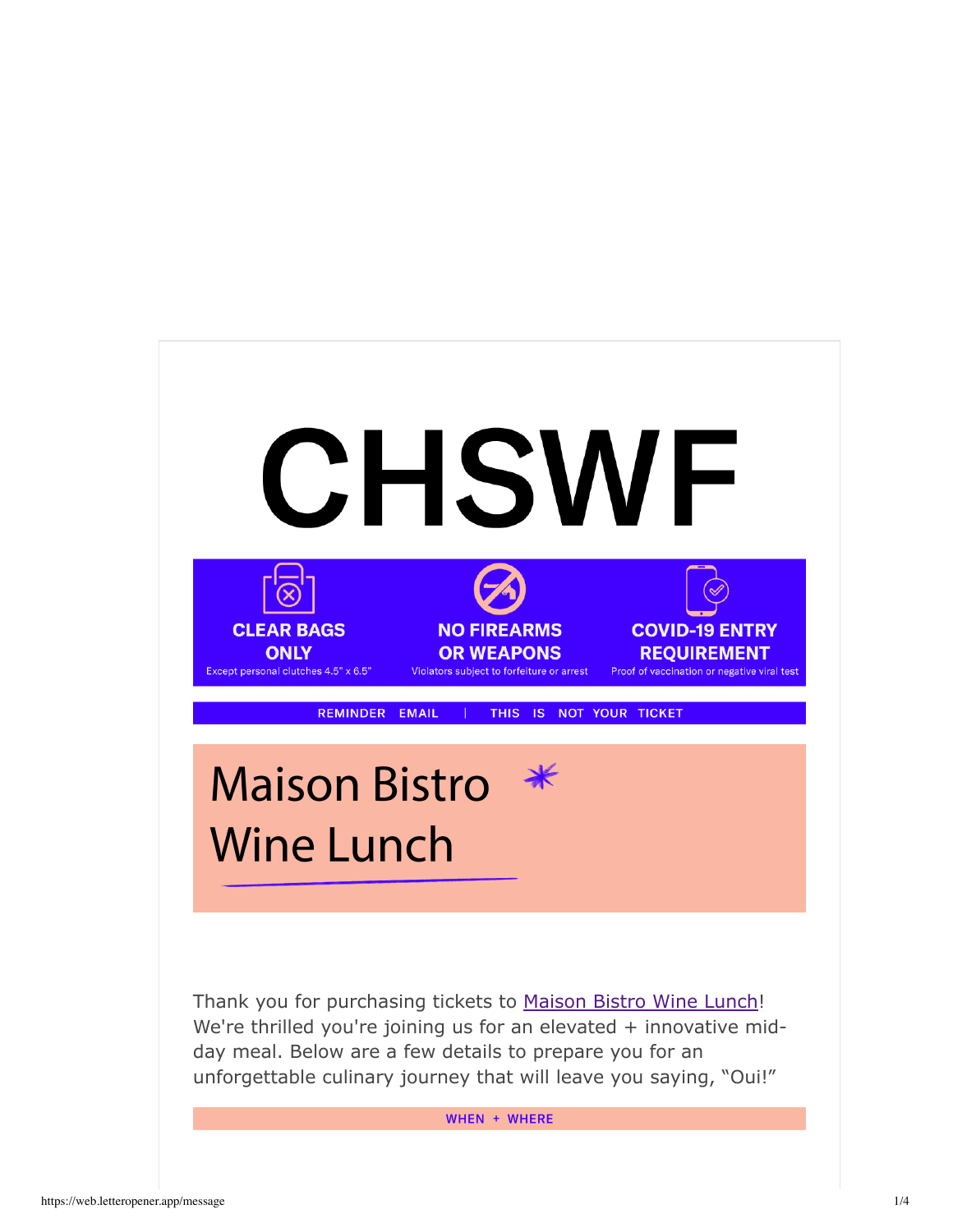- Date: Thursday, March 3
- Time: 12:00 2:00 PM
- Location: Maison Bistro
- Address: 708 King St, Unit 1, Charleston, SC 29403

### **HEALTH + SAFETY**

Charleston Wine + Food is requiring all guests, staff, talent, and vendors to either: provide proof they are fully vaccinated against COVID-19 OR provide proof of a negative COVID-19 test, taken within 72 hours of each day you are attending. Entrance eligibility is checked at every Charleston Wine + Food event before guest tickets are scanned.

Get verified - Download the free Charleston Wine + Food app on Apple App Store or Google Play; Click the COVID-19 button on the left menu, and follow the prompts.

Visit our 2022 Health + Safety Policy for more information and details regarding COVID-19 entrance requirements.

#### KNOW BEFORE YOU GO

-This event is all-inclusive: food, beverage, and gratuity is included in the ticket price.

- Adventurous eaters welcome! Be prepared to be surprised + delighted

- Seats may be a combination of bar/counter seats, booths, and tables and you may be seated with other parties depending on restaurant layout

- All guests must be 21+ (no infants, children, or pets)

- No backpacks, coolers, or large purses permitted; all bags + persons are subject to search

- ALL BAGS MUST BE CLEAR except for small personal clutches (no larger than  $4.5" \times 6.5"$ )

- Bring your printed or digital ticket via smartphone for entry. We recommend downloading the SquadUP app from the App Store (available via *iOS* and **Android**). If you lost your ticket and don't have the app, please visit **SquadUP.com** and follow the steps to retrieve your tickets

- Menus for each event can be accessed via the CHSWF app. Download the app and visit the event in the schedule for the linked menu

- Food allergies: if you have food allergies, please email ticketing@charlestonwineandfood.com by Friday, February 18. The chefs will do their best to accommodate, but we emphasize this is only a request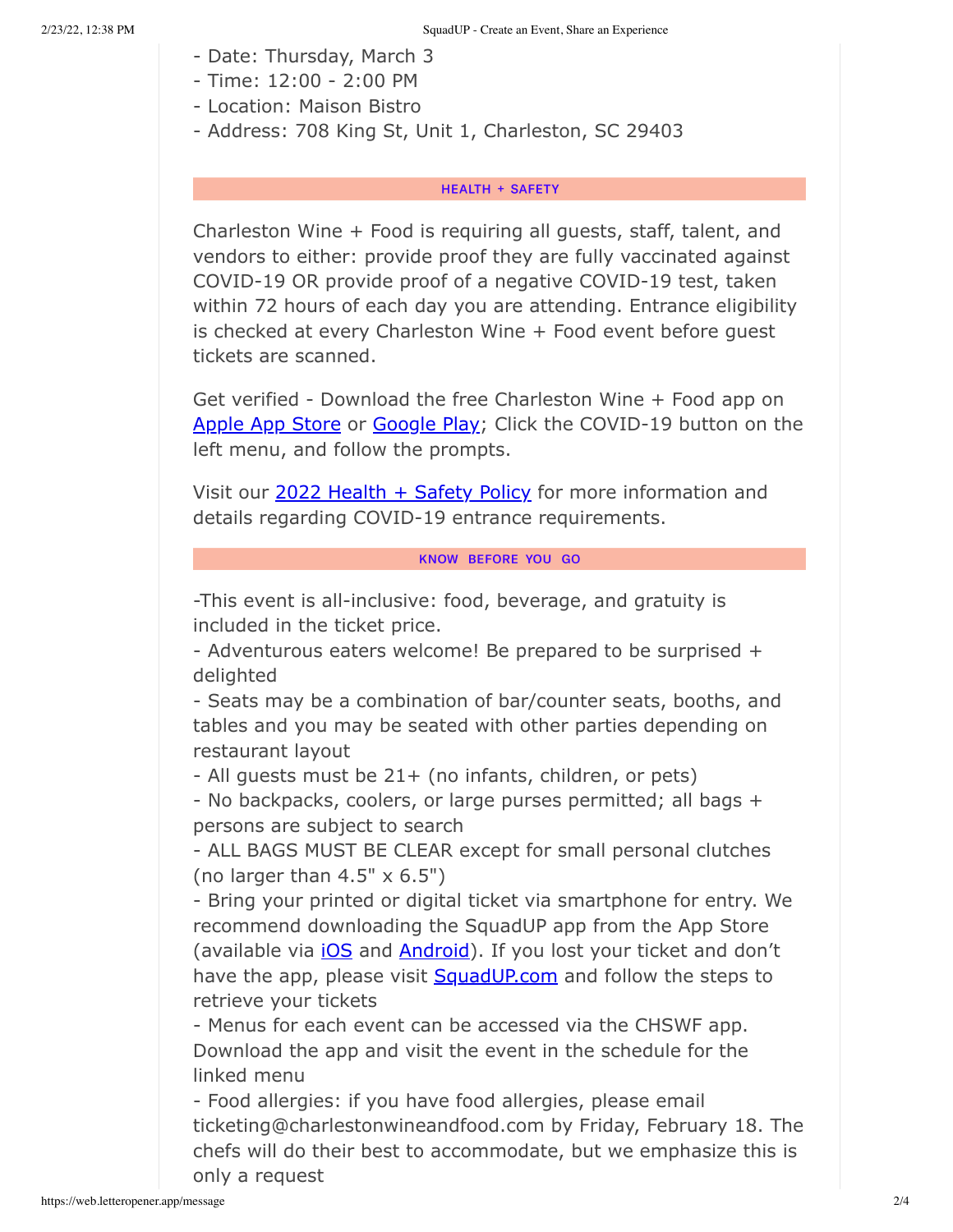- Should this event sell out and have a waitlist demand, Lyte will accept returns until Friday, February 18. Beginning February 19, tickets to this event cannot be returned via Lyte - All events will take place rain or shine; please plan accordingly

## **ATTIRE**

The dress is casual for this event; wear something that makes you feel great + comfortable!

## **TRANSPORTATION + PARKING**

Maison offers a private lot with five reserved spaces behind the building and street parking is available in the surrounding neighborhood (Race St and Congress St offer free parking). We kindly ask that you do not park in spaces reserved for other businesses. For more information on parking and getting around during the festival, take a look at our **FAQs**.

Stay safe! Charleston Wine + Food does not want guests to drink + drive. We encourage our guests to utilize rideshare services, which you can download directly to your smartphone.

# WHAT DO I DO WHEN I ARRIVE?

Please enter through the front door at Maison Bistro and a member of the team will greet you and take your ticket prior to directing you to your table.

# **APP-SOLUTELY!**

Charleston Wine + Food is excited to announce that we have an app! Available for both Apple and Android products, our app is free to download from the Apple App Store and Google Play Store.

## SWEET SUSTAINABILITY

At Charleston Wine  $+$  Food we strive to produce a sustainable  $+$ environmentally friendly festival. Our sustainable practices include, but are not limited to the exclusive use of compostable or recyclable plateware; commemorative glassware at select events and recyclable glassware at others; oyster shell recycling; and sustainable sourcing. Help us reduce our carbon footprint by taking a moment to follow our recycling and composting instructions throughout the festival.